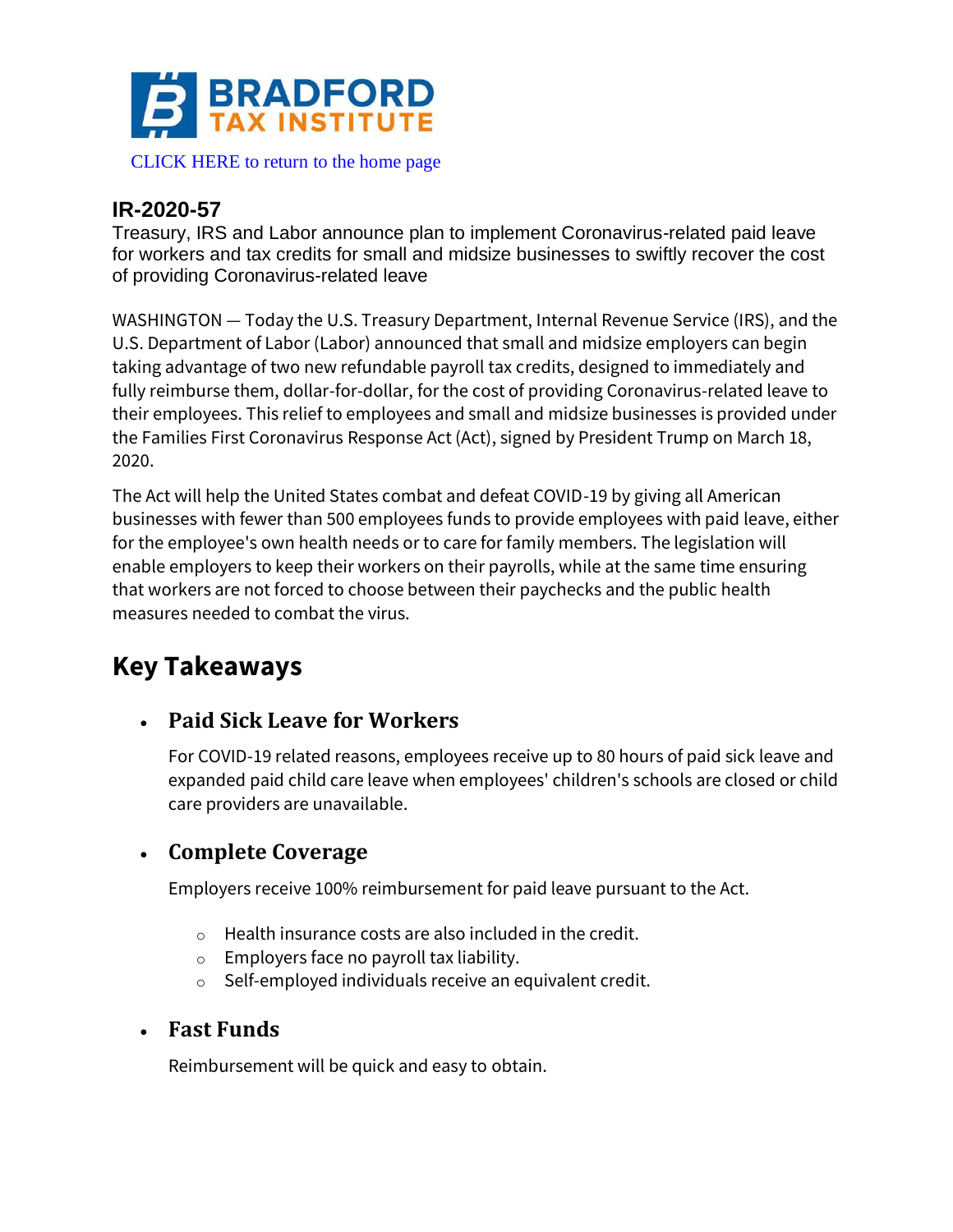- o An immediate dollar-for-dollar tax offset against payroll taxes will be provided
- o Where a refund is owed, the IRS will send the refund as quickly as possible.

### • **Small Business Protection**

Employers with fewer than 50 employees are eligible for an exemption from the requirements to provide leave to care for a child whose school is closed, or child care is unavailable in cases where the viability of the business is threatened.

### • **Easing Compliance**

o Requirements subject to 30-day non-enforcement period for good faith compliance efforts.

To take immediate advantage of the paid leave credits, businesses can retain and access funds that they would otherwise pay to the IRS in payroll taxes. If those amounts are not sufficient to cover the cost of paid leave, employers can seek an expedited advance from the IRS by submitting a streamlined claim form that will be released next week.

## **Background**

The Act provided paid sick leave and expanded family and medical leave for COVID-19 related reasons and created the refundable paid sick leave credit and the paid child care leave credit for eligible employers. Eligible employers are businesses and tax-exempt organizations with fewer than 500 employees that are required to provide emergency paid sick leave and emergency paid family and medical leave under the Act. Eligible employers will be able to claim these credits based on qualifying leave they provide between the effective date and December 31, 2020. Equivalent credits are available to self-employed individuals based on similar circumstances.

## **Paid Leave**

The Act provides that employees of eligible employers can receive two weeks (up to 80 hours) of paid sick leave at 100% of the employee's pay where the employee is unable to work because the employee is quarantined, and/or experiencing COVID-19 symptoms, and seeking a medical diagnosis. An employee who is unable to work because of a need to care for an individual subject to quarantine, to care for a child whose school is closed or child care provider is unavailable for reasons related to COVID-19, and/or the employee is experiencing substantially similar conditions as specified by the U.S. Department of Health and Human Services can receive two weeks (up to 80 hours) of paid sick leave at 2/3 the employee's pay. An employee who is unable to work due to a need to care for a child whose school is closed, or child care provider is unavailable for reasons related to COVID-19, may in some instances receive up to an additional ten weeks of expanded paid family and medical leave at 2/3 the employee's pay.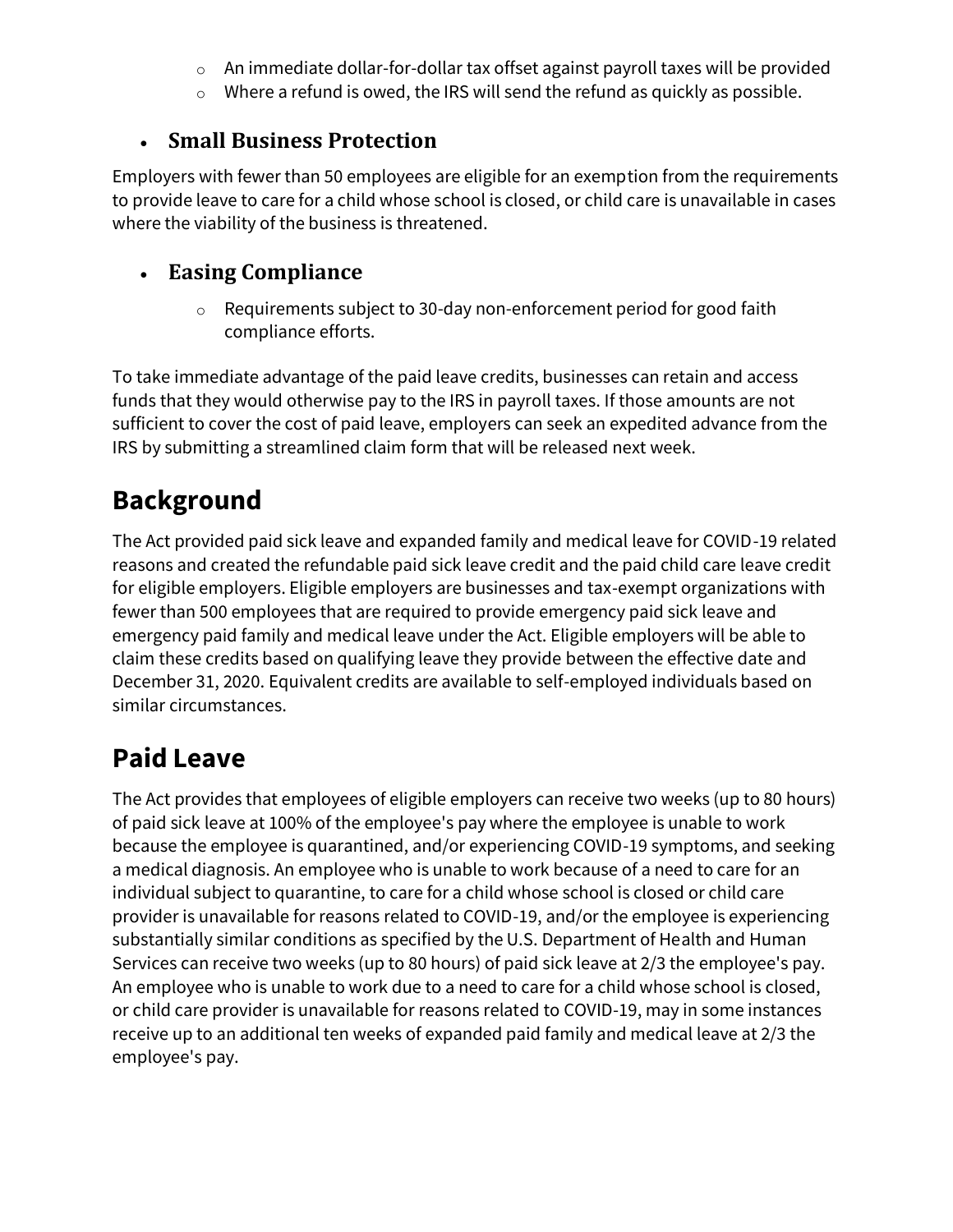## **Paid Sick Leave Credit**

For an employee who is unable to work because of Coronavirus quarantine or self-quarantine or has Coronavirus symptoms and is seeking a medical diagnosis, eligible employers may receive a refundable sick leave credit for sick leave at the employee's regular rate of pay, up to \$511 per day and \$5,110 in the aggregate, for a total of 10 days.

For an employee who is caring for someone with Coronavirus, or is caring for a child because the child's school or child care facility is closed, or the child care provider is unavailable due to the Coronavirus, eligible employers may claim a credit for two-thirds of the employee's regular rate of pay, up to \$200 per day and \$2,000 in the aggregate, for up to 10 days. Eligible employers are entitled to an additional tax credit determined based on costs to maintain health insurance coverage for the eligible employee during the leave period.

## **Child Care Leave Credit**

In addition to the sick leave credit, for an employee who is unable to work because of a need to care for a child whose school or child care facility is closed or whose child care provider is unavailable due to the Coronavirus, eligible employers may receive a refundable child care leave credit. This credit is equal to two-thirds of the employee's regular pay, capped at \$200 per day or \$10,000 in the aggregate. Up to 10 weeks of qualifying leave can be counted towards the child care leave credit. Eligible employers are entitled to an additional tax credit determined based on costs to maintain health insurance coverage for the eligible employee during the leave period.

## **Prompt Payment for the Cost of Providing Leave**

When employers pay their employees, they are required to withhold from their employees' paychecks federal income taxes and the employees' share of Social Security and Medicare taxes. The employers then are required to deposit these federal taxes, along with their share of Social Security and Medicare taxes, with the IRS and file quarterly payroll tax returns [\(Form](https://www.irs.gov/forms-pubs/about-form-941)  [941](https://www.irs.gov/forms-pubs/about-form-941) series) with the IRS.

Under guidance that will be released next week, eligible employers who pay qualifying sick or child care leave will be able to retain an amount of the payroll taxes equal to the amount of qualifying sick and child care leave that they paid, rather than deposit them with the IRS.

The payroll taxes that are available for retention include withheld federal income taxes, the employee share of Social Security and Medicare taxes, and the employer share of Social Security and Medicare taxes with respect to all employees.

If there are not sufficient payroll taxes to cover the cost of qualified sick and child care leave paid, employers will be able file a request for an accelerated payment from the IRS. The IRS expects to process these requests in two weeks or less. The details of this new, expedited procedure will be announced next week.